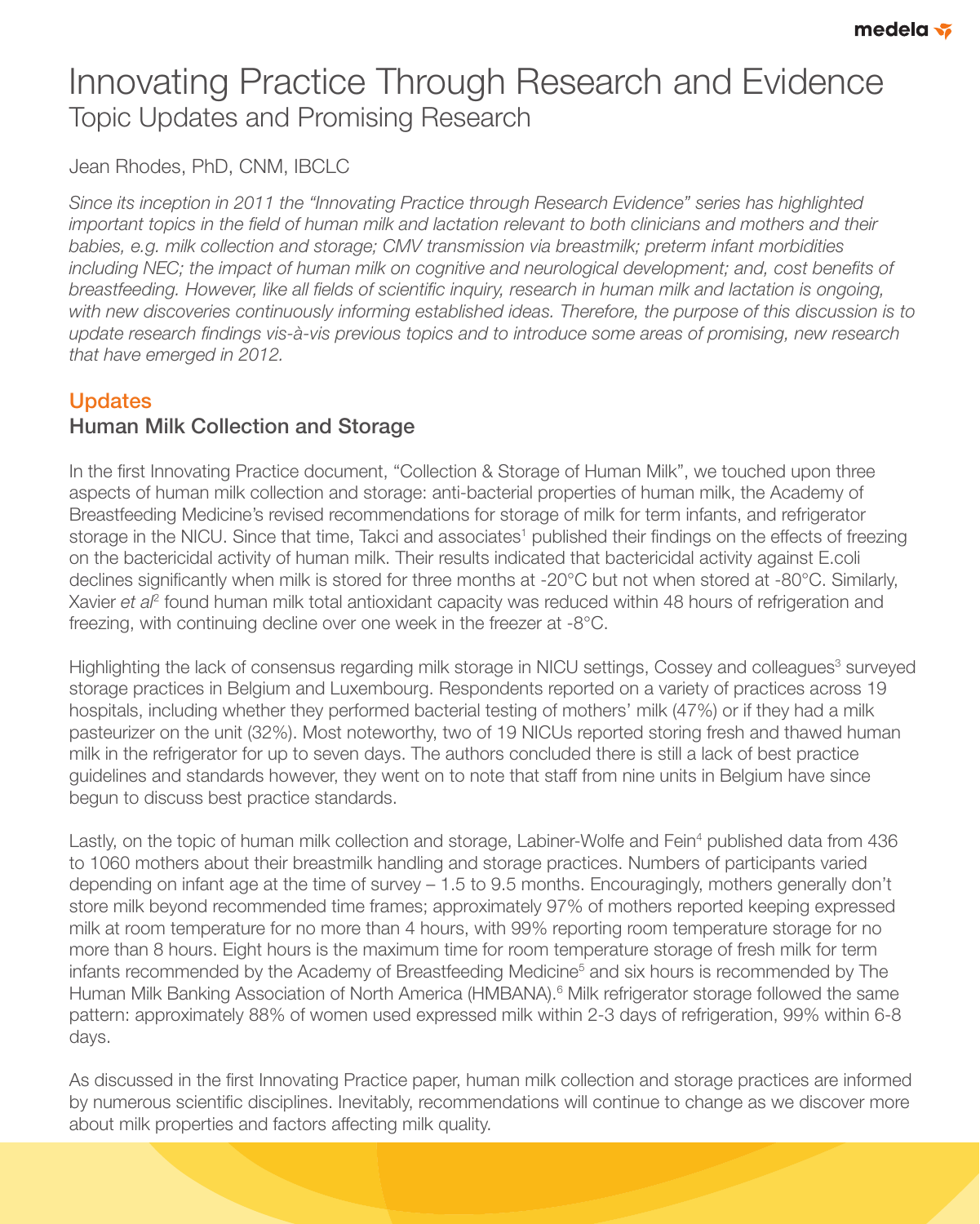# **CMV**

The second Innovating Practice edition, "CMV Transmission and Breastmilk", started with a systematic literature review by Kurath and associates<sup>7</sup> that revealed short and long term consequences of postnatal CMV infection. Their findings showed that perhaps the exposure to CMV via breastmilk was not as prevalent as once thought. This subsequently led to a discussion of the risks and benefits of milk treatment measures to reduce postnatal CMV risk in preterm infants. However, despite continued publications on the topic, the issue of how to manage use of fresh mothers' milk in the NICU is still unresolved.

In 2012, Okulu and associates<sup>8</sup> published a neonatal case study of a very low birth weight infant with CMV, presumably, breastmilk acquired CMV. In this particular case, the infant responded well to supportive treatment and ganciclovir-based antiviral therapy. Follow-up cranial ultrasound and auditory testing were normal. Okulu et al propose considering anti-viral therapy for treatment of CMV infections but do not address human milk management in the NICU.

Bevot et al<sup>9</sup> published long-term outcomes at eight and nine years of age in 20 preterm children with breastmilk-acquired CMV compared to 21 non-CMV infected children. Three children in the non-CMV group were hearing impaired. All CMV-positive children had normal hearing with cognitive and motor functioning within normal limits, but lower than those of their control group. Beyond the need for further study, the authors made no specific clinical recommendations.

Resch – a coauthor with Kurath of the systematic review of CMV transmission<sup>7</sup> and letter to the editor<sup>10</sup> highlighted in "CMV Transmission and Breastmilk" -- published a letter responding to Bevot et al suggesting that results are still confusing and that larger studies of long-term sequelae are "urgently needed." Thus, questions raised in our previous paper on breastmilk-acquired CMV remain unresolved. What are the risks of postnatal CMV infection? Do the benefits of fresh human milk outweigh the risks for preterm infants? Are there other options to reduce or eliminate the risks?

#### Emerging Hot Topics

## Human Milk Oligosaccharides (HMOs) and NEC

Lars Bode<sup>11</sup> from the University of California in San Diego has investigated the structure, function and benefits of HMOs, including their ability to nourish commensal bacteria, prevent pathogen attachment to mucosal surfaces, and modulate immune responses.12 In recent presentations and publications, Bode explained that while 150-200 HMOs have been identified in human milk, they don't all have the same function. Furthermore, the composition of HMOs varies from woman to woman with the function of each individual HMO being very structure-specific. Bode described laboratory processes involved in isolating a single HMO, Disiayllacto-N-tetraose (DSLNT) that has been found to be the most effective HMO in reducing the risk of NEC in laboratory rats.<sup>11</sup>

Bode suggested human diversity and the function of DSLNT could explain why some infants receiving human milk might still develop NEC: their mothers may not produce sufficient quantities of DSLNT. Clinical application of these findings could lead to the absence of DSLNT in mother's milk becoming a biomarker for infants at risk for NEC. Bode also suggested a process for DSLNT supplementation might be possible for at-risk infants in the future.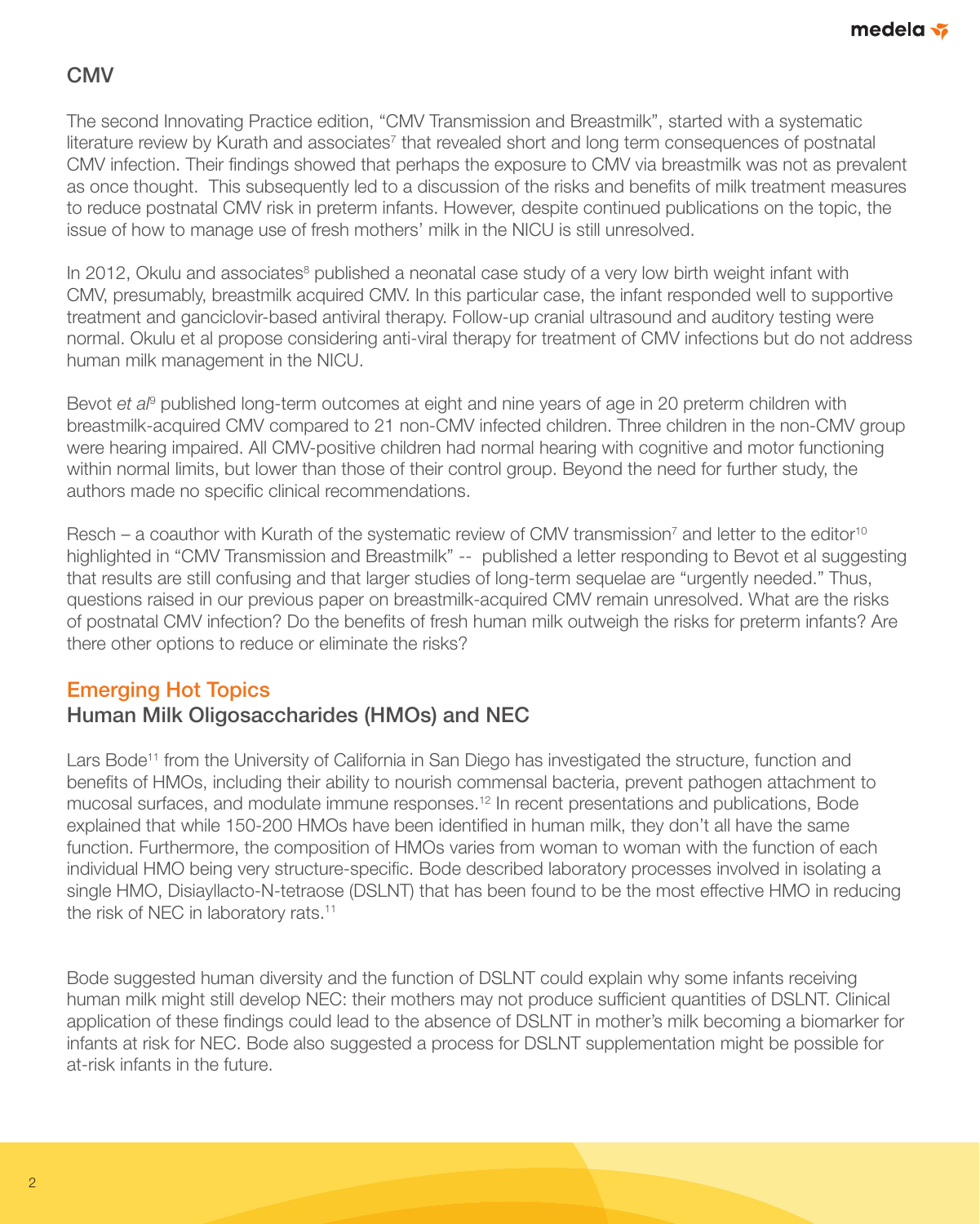# Gut Microbiota and NEC

Joseph Neu<sup>13</sup> is also focused on current evidence related to the prevention of NEC and has stressed the importance of intestinal microbiota, particularly commensal bacteria, in risk reduction. Of note, Neu emphasized the role of intestinal bacterial composition on the development of a healthy immune system.

Although a sterile environment would intuitively seem to protect the infant from infection, Neu maintained current evidence supports the view that a healthy immune system develops better in an environment with pathogenic and non-pathogenic bacteria. When discussing the risk of NEC, Neu identified multiple events that can disrupt infant intestinal flora including pre- and post-natal antibiotics, the NICU environment, preterm birth, mode of delivery, immediate bathing of newborns, infant diet, probiotics and separation from mother. Although several clinical interventions to reduce the risk of NEC have been proposed – probiotics, supplemental prebiotics or combinations of both – research thus far is inconclusive as to their benefit. What is effective, according to Neu, is providing human milk to premature infants.<sup>13,14</sup>

#### Stem Cells in Human Milk

Mammary stem cells are thought to contribute to the ability of the breast tissue to grow and differentiate during pregnancy and lactation, then regress until the next gestational cycle.<sup>15</sup> In 2007, Cregan and associates published seminal work<sup>16</sup> on their discovery of stem cells in human milk.

Foteini Hassiotou and associates<sup>16</sup> of The University of Western Australia have described remarkable advancements in this field: research now demonstrates human breastmilk-derived stem cells, like embryonic stem cells, are pluripotent with the ability to differentiate *in vitro* into multi-lineage stem cells producing not only breast cells -- myoepithelial, ductal, and alveolar cells -- but also cells of other lineages. Hassiotou and associates are growing in culture a variety of cells from human milk stem cells including bone cells, adipose cells, cardiomyocytes, neural-like cells, hepatocytes and pancreatic cells. Furthermore, cultured cells are secreting cell-specific substances: breast alveolar cells are secreting beta-casein, lactoferrin and alpha lactoalbumin (all components of human milk); hepatocytes are secreting albumin; and pancreatic cells are secreting insulin.

At this time, the benefits of breastmilk stem cells for infants are unclear. However, the potential for stem cells to produce functioning tissues commands great interest in health care research. Hassiotou proposes human milk stem cells might be useful in regenerative medicine or in cancer research, helping identify why and how cells mutate into cancer cells. According to Hassiotou, advantages of human milk-derived stem cells are that they are plentiful and are accessible non-invasively and ethically.15,17

#### **Summary**

Human milk and lactation research spans the globe. The wealth, variety and depth of research underscores a common interest in the science of breastfeeding and the use of human milk for vulnerable infants. In this document, we have examined recent research related to previously explored topics and have touched on emergent discoveries in human milk research pertaining to oligosaccharides, gut microbiota and stem cells.